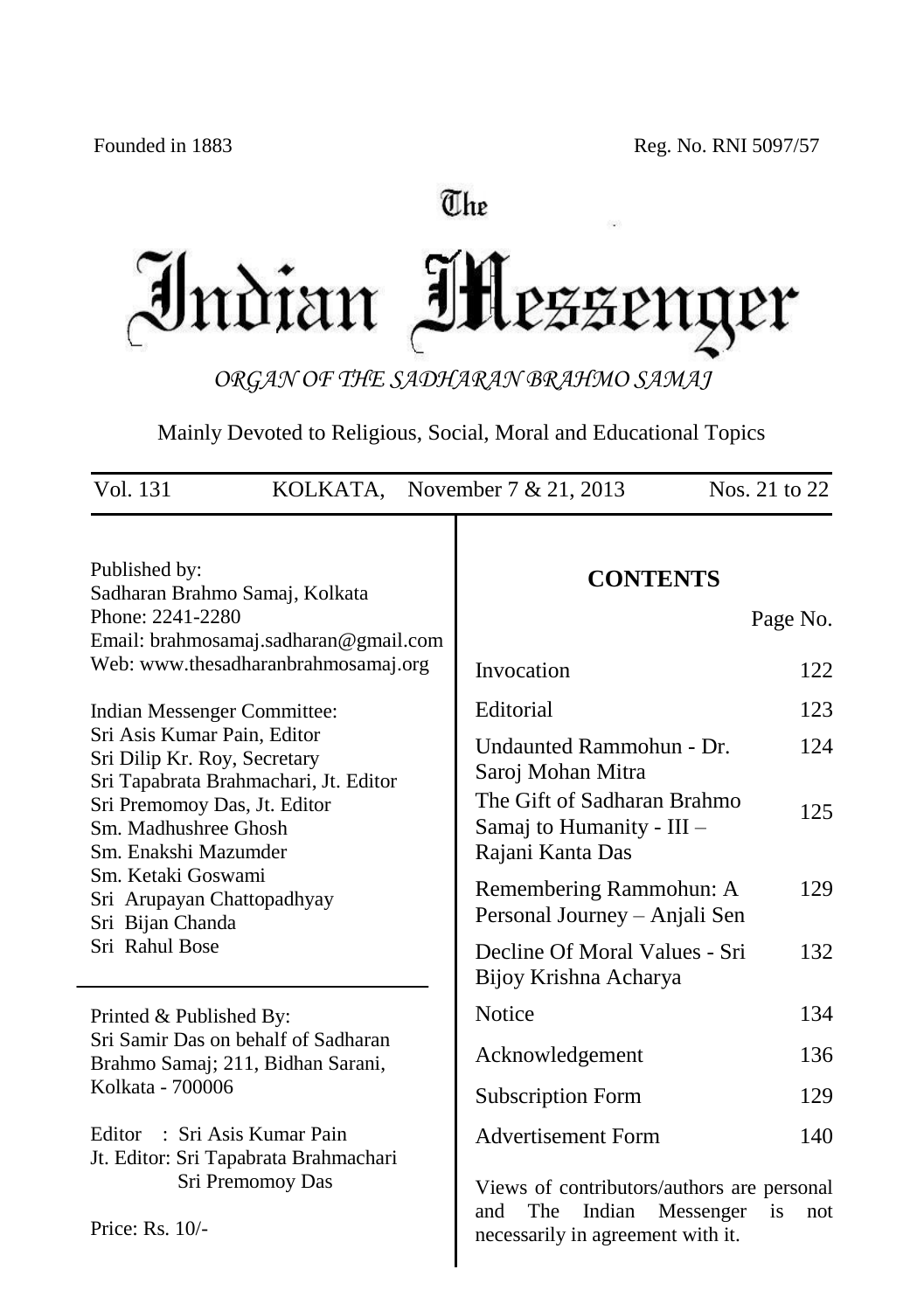# **INVOCATION**

The true object of religion is to bind mankind together and to bring them all to God.

 *- Keshub Chunder Sen*

\* \* \* \* \*

In the history of man movements have come when we have heard the music of God's life touching man"s life in perfect harmony.

 *- Rabindranath Tagore*

\* \* \* \* \*

Faith is nothing but a living, wide- awake consciousness of God within. Without Faith this world would come to naught in a moment.

 *- M. K. Gandhi*

\* \* \* \* \*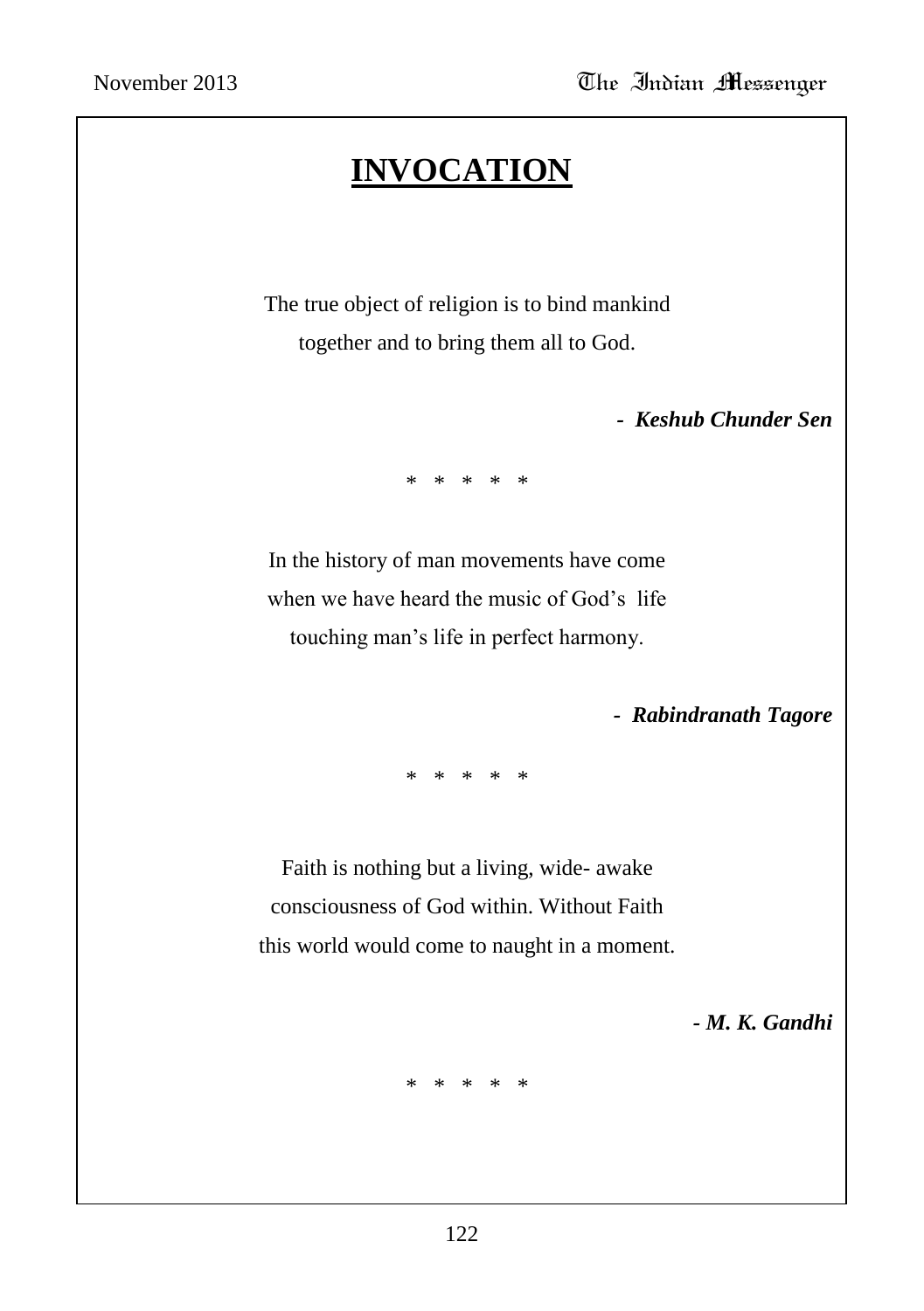# **Editorial**

Noted physicist Eddington had observed that space is an arrangement of things that we see around us and time is an order of events that happen to us. Events must have been taking place from before the dim past of which we have no record and will be occurring in the unending future which we cannot foresee. Within the limited span of time granted to us by our Eternal father there are events and events. One such remarkable event is the journey of Mars Orbiter space craft "Mangalyaan" towards the planet Mars which is about 440 million km. away from earth. The space craft started its journey to Mars after being released from the earth's gravitational pull to encounter Mars after a journey of 10 months. This is a maiden venture of Indian Space Research where other countries which had sent similar minions earlier succeeded only in the fourth or fifth attempt. We feel proud of our space scientists. We wish all success to this voyage of "Mangalyaan" and pray to Almighty for its successful completion.

Within our limited sphere of activities physical, intellectual or spiritual, we have our minions which are a similar mix of successes & failures. When and if we fail we must not put the blame elsewhere and give up. We must search both outside and deep within us to find where the faults lay leading to the failures. We must trace them, rectify them and move ahead with renewed vigor. If and when success smiles on us we must accept it with humility as true warriors sent by our Divine Father with an assigned minion. Our task is to fulfill the minion leaving behind all earthly sorrows and joys. Prayers give us strength and courage in our tortuous journey on earth and beyond.

On 30th November Calcutta Congregation organized a discussion on the lives of three revered Brahmo stalwarts – late Rajanikanta Guha, late Dr. Prankrishna Acharya and late Kalinarayan Gupta, Sm. Supriya Das spoke on Rajanikanta Guha and Siddhaartha Brahmachari on Dr. Prankrishna Acharya and Kalinarayan Gupta. The memories of these three pious personalities enriched our hearts and minds. We hope we shall have similar sessions in future.

The month of November reminds us of another great Brahmo genius – Acharya Jagadish Chandra Bose. He was born on 30th November, 1858. He was not only a brilliant scientist but also a deeply spiritual personality. We offer our respectful homage to his august memory.

The chariot carrying the messenger trundles on.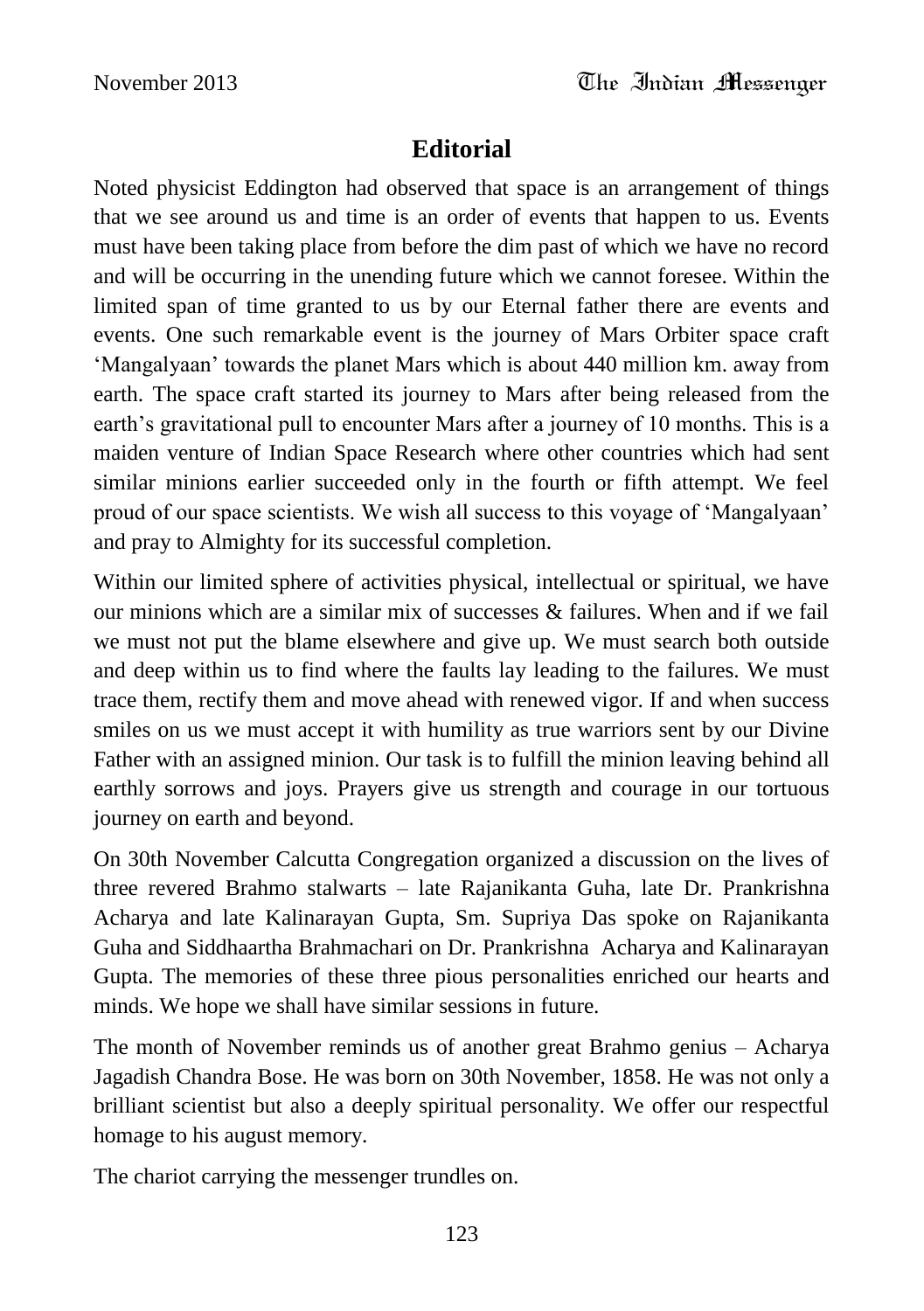# **Undaunted Rammohun**

Dr. Saroj Mohan Mitra

Illness prevented Dr. Carpenter to reach before Raja breathed his last but arrived next morning as soon as he received the information. Miss Hare brought in an Italian Sculptor. He made images of Raja"s Head and face.

Raja could guess during his illness that his days were numbered. He had conveyed his sincere gratitude and trust to his friends and physicians who were with him. He told Rajaram and his friends that he would not recover.

Dr. Estolin arranged for a post-mortem on the following day. This revealed that he had suffered from inflammation of the brain. There was accumulation of fluid covered with pus under his ribs possibly due to some ante-mortem illness. His chest and stomach were normal. He was down with fever and his resistance had become poor which caused the cerebral inflammation (Nagendranath).

His head was shaved on medical grounds. His bust images are preserved in Rammohun Library of Calcutta and few other places.

Last Rituals:

After the demise of Raja there was discussion among his friends how to carry out his funeral rites.

Miss Kiddle and Miss Castle wanted to inter Rajas mortal remains in their family burial ground. But Mr. Hare pointed out that Raja had wished against a Christian burial after his death. Mr. Hare informed that Raja had repeatedly said that if he died in England a piece of duty free land should be procured and his body berried there. A cottage should be built there and a poor but respectable person should be entrusted with the responsibility to look after it. Miss Castle voluntarily donated a plot of land under a lonely tree within the garden in her house. Her offer was accepted with thanks and the final rites were performed on 18th October at 2 P.M. Miss Carpenter has made a touching reference to this in her book. Rammohan rose on the Eastern horizon and went down in the horizon on the West.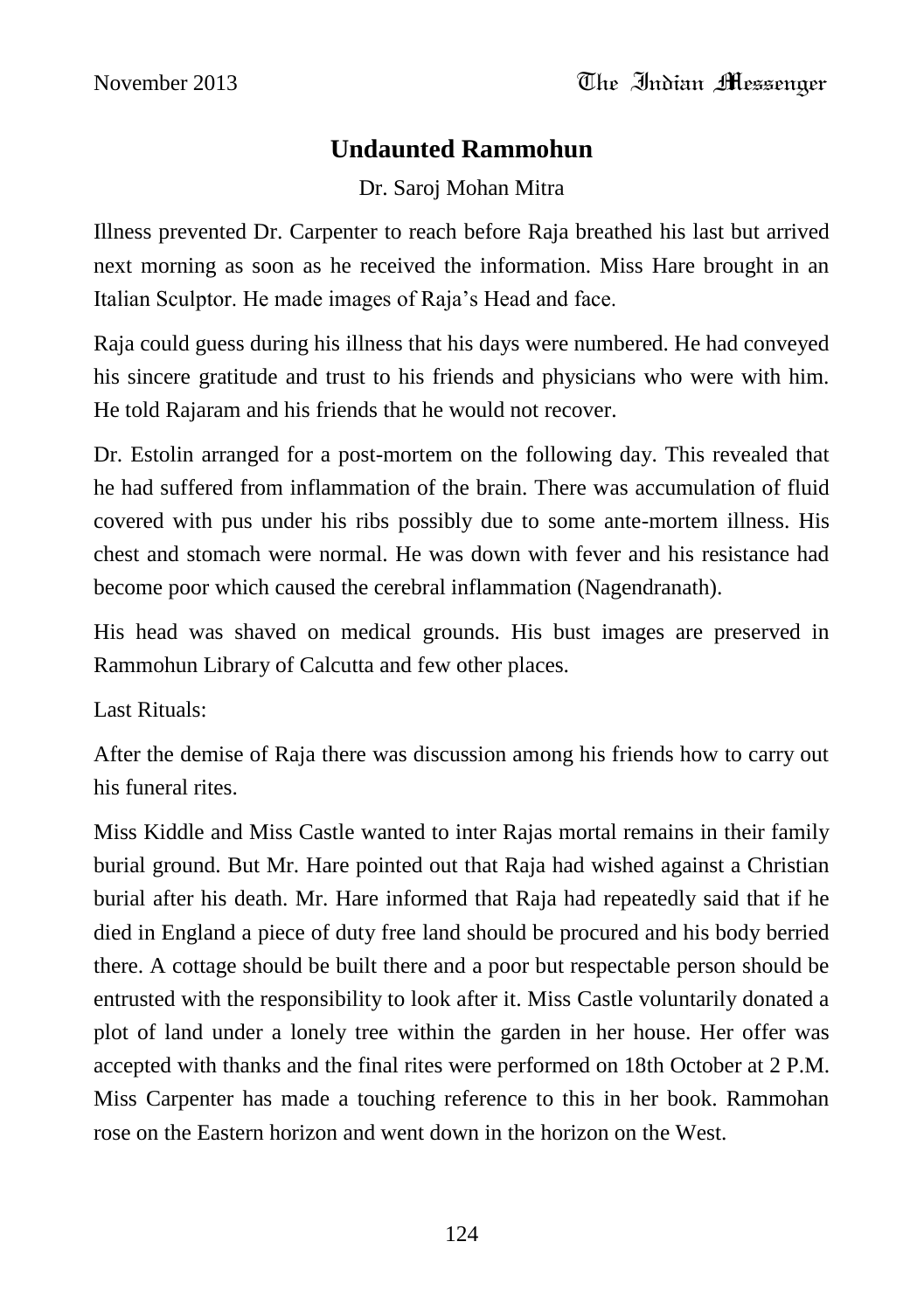# **The Gift of Sadharan Brahmo Samaj to Humanity - IV**

#### Rajani Kanta Das

It is a known fact of history that it was the great Raja Ram Mohan Roy and Brahmo leaders of thought like Dr. Brajendra Nath Seal, Pandit Gour Govinda Roy, Sitanath Tattwabhushan and Nagendra Nath Chatterjee, who salvaged the Vedantic lore from desuetude it had fallen into by the admixture of sundry offshoots of nugatory speculations of the Indian pandits as well as on account of the some what unsavoury presentation of it by some of the surface-monger Oriental Scholars of the West. In this gigantic task Pandit Sitanath Tattwabhushan took infinite pains to show how rational thinking can be handmaid to the path of intuitive knowledge of the *Rishis* of old of the East – the acknowledged gateway for the attainment of spiritual consummation, Pandit Sastri did the same by his discourses on the human Nature showing that knowledge and love of God is inherent in it and is the *prius* of all religious consciousness of man. Thus, on the one hand, the fruitless intellectual disquisitions of the *Naiyayikas* and the sentimental outlook of religious life of the Vaishnavic cult with its

crude theory of incarnation, and, on the other hand, the cheap Salvationistic propaganda of the prophet – ridden Christain missionaries with their doctrines of original sin, vicarious atonement and Deistic presentation of the relation between God, Man and the World, all got their due share of check. Again, it was the Brahmo leaders who at the cost of popularity redeemed in the eyes of the educated Hindu public what was best in the *Vaishnavic* culure - its *Bhakti*, reverential love of God, and the *Vaishnavic* religious practices by introducing them in the Brahmo Samaj, as well as by the rational exposition of the principle of *Bhakti* culture, as expounded in the *Naradiya* and *Shandilya Bhakti Sutras*. The incentive to the study and exploration of the ancient Hindu religious literature on rational basis (of which Rammohun was the inaugurator) given by Pandits Gour Govinda Roy and Sitanath Tattwabhushan has worked wonders in the field. If as it is acknowledged by himself, Pandit Kalibar Vedantabagish a well-known Vedantic scholar of Modern Bengal,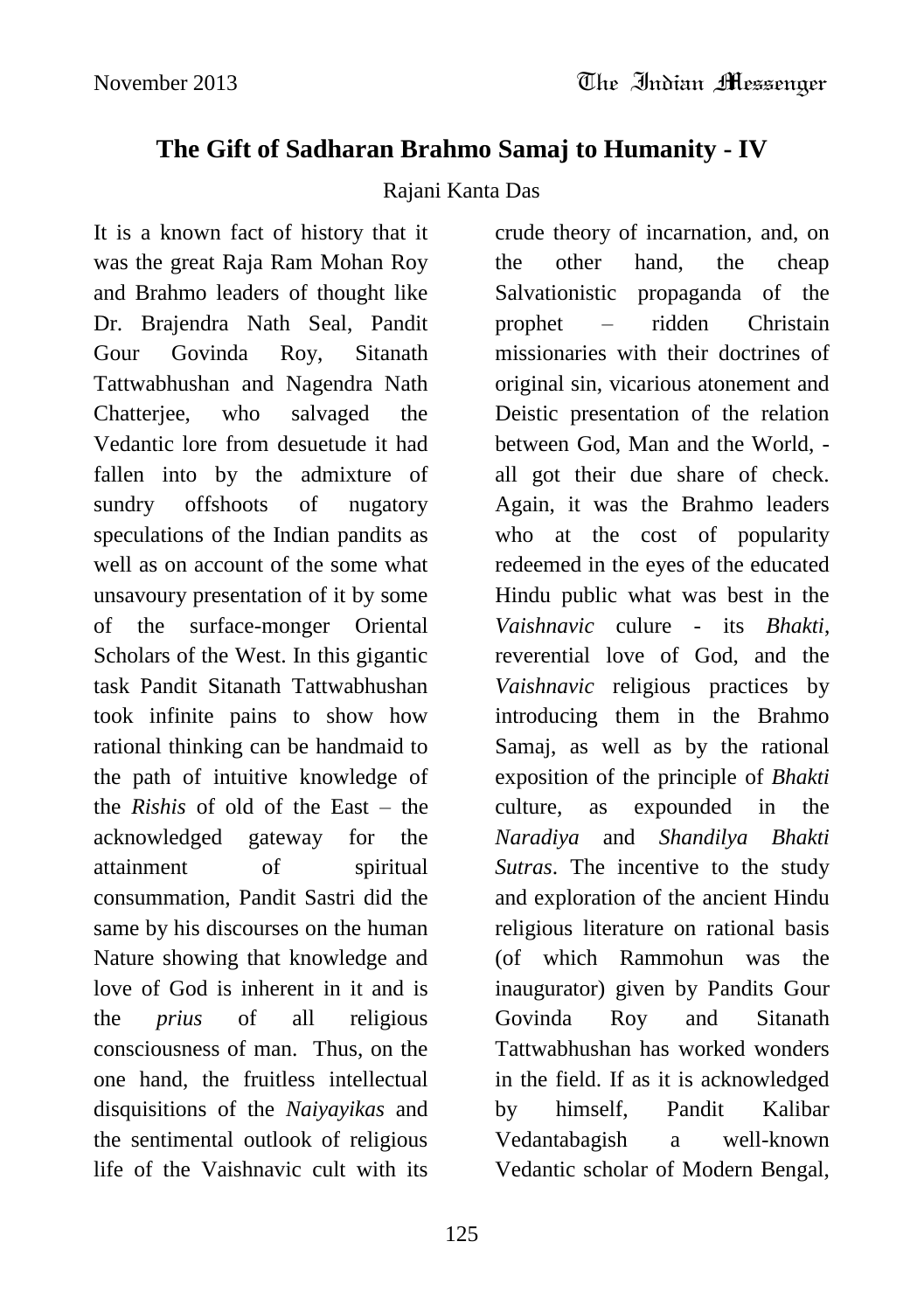was first led to the study of the Vedanta by the Raja"s writings published on the subject in the *Tattwabodini Patrika*, it may likewise be justly said that of the host of scholars, both Brahmo and non-Brahmo, who appeared and laboured lately in the field, a good many were greatly encouraged and helped by the rational method of research and the spirit of historical criticism inspired by Pandits Gour Govinda Roy and Sitanath Tattwabhushan. The writings and method of exposition of the later Pandit being very clear and consonant with the principles of epistemological assessment have in my opinion exercised a vast influence in this field. And when we remember that on the waning of Acharya Keshub"s influence it was on the Sadharan Brahmo Samaj that the whole task devolved of carrying farther the holy gospel of Theistic movement-to use the favorite expression of Pandit Sastri who always used the imagery of Runner"s Dak to convey the idea of the progress of the movement from one stage to another-we cannot but feel proud of and at the same time hang down our head with shame at what we were called upon to do and what little we have been able to do. Miss.

S.D. Collect, whose whole-hearted sympathy, labours and solicitations in the cause of the Theistic movement of India put to shame even those of Brahmos and Brahmo Missionaries after quoting the judgement of Count Goblet d"Alveila that the Sadharan Brahmo Samaj "appears to be henceforth unquestionably called to take the direction of the movement which the church of Keshub seems to have lost beyond recall", pertinently observed: "Now it is perfectly clear that the Sadharan Brahmo Samaj have fairly entered upon this *constitutional course*."

To me Natural Theism, Rational thinking, Moderation, Constitutionalism and Democracy – these five expressions in short signify the spirit of the Sadharan Brahmo Samaj and what is stands for before the humanity. Any one who knows intimately the life, works and the spiritual endeavours. (*sadhan*), of Pandit Sastri knows as well that the ideas conveyed by these five points took shape and were happily blended in him as the prime organizer of the Sadharan Brahmo Samaj from the very day of its birth, *nay, even from before it came into existence as the leader of thoughts which led to its establishment as a matter of*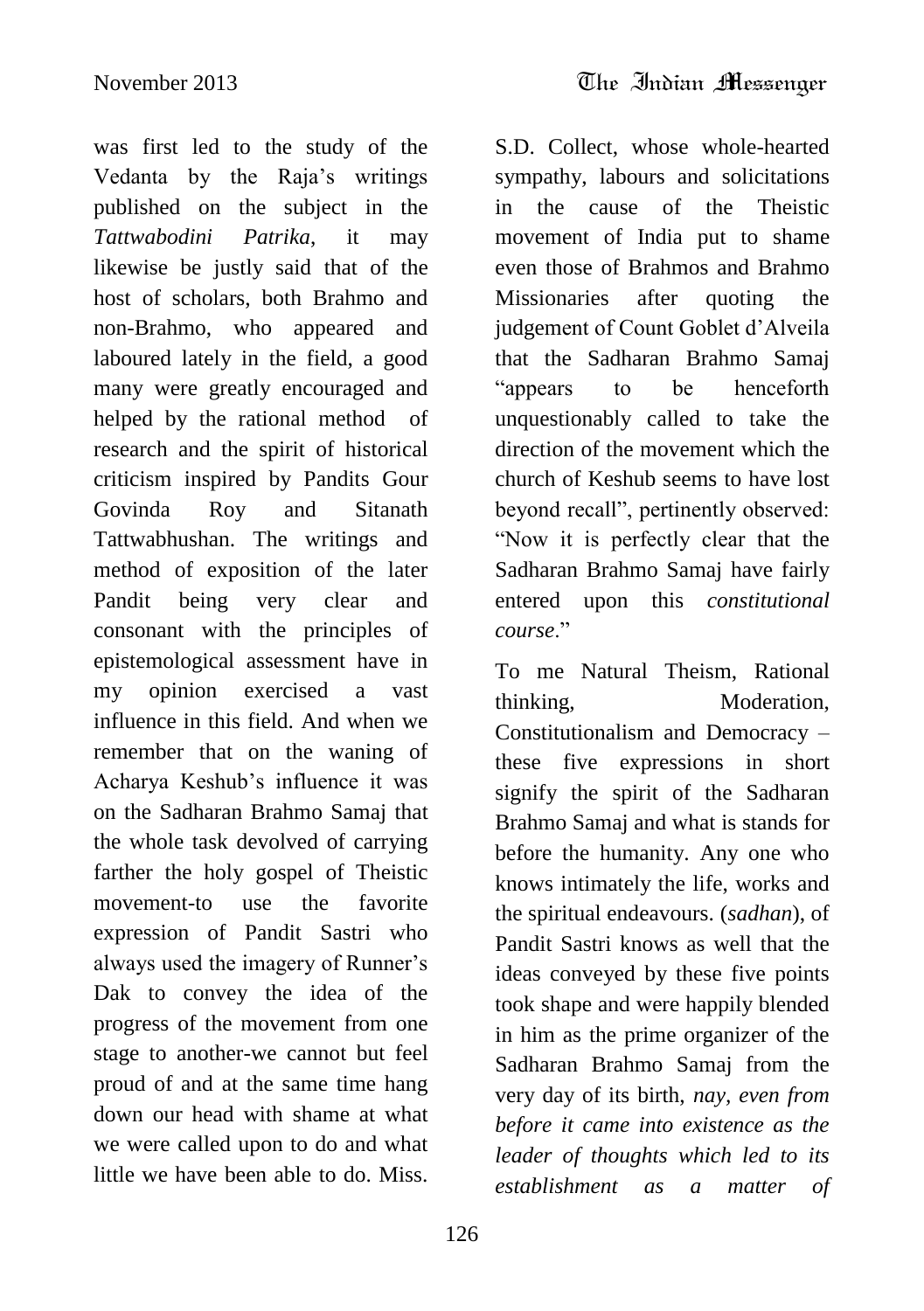*necessity*. It is from this view-point that it may be justly said that the Sadharan Brahmo Samaj was Pandit Sastri and Pandit Sastri the Sadharan Brahmo Samaj. Pandit Sastri and his associates did not share the popular European belief that with the breakup of the power of Keshub Chunder Sen the Brahmo Samaj had suffered a total ship-wreck. Even Miss Collet, a foreign on-looker and faithful chronicler looked upon the future of her favourite Theistic movement in India with hope and assurance, thinking that the seceders would have the unfettered opportunity of "acquiring habits of mutual help and combined action which are in themselves a most wholesome discipline", and which according to her, "*have already accomplished excellent practical results*", I take this assessment with a grain of salt; perhaps "distance lent enchantment to the view". However we need not be detained by this side issue; we are at present concerned with the ideals and principles which the Sadharan Brahmo Samaj stands pledged to and is working out, and not with the measure of results it has actually achieved.

If we only once skip over the five cardinal points mentioned above it will give us some idea of the tenacity

with which the Sadharan Brahmo Samaj or Pandit Sastri, as embodiment of the spirit of the Sadharan Brahmo Samaj, fought for their achievement. The first one is Theological and the rest are Methodological.

The Theistic movement started by Raja Rammohun Roy had in it the nisus of development as a living Natural Religion, throwing off all shreds of extraneous props of undue scriptural allegiance and weightage of hazy mysticism of overdone emotion or one sided askesis. Neither could it brook any kind of excesses, rationalistic or otherwise nor undue subservience to the cult or views of any Master of the religious world however high or of outstanding merit. The reason is that the movement was the outcome of the natural demand of the Human Nature. When we survey man's various faculties, affections, and powers all concur in bearing testimony to the truth that religion is natural to man and is his great end. All are so many elements of religion. For centuries its demands had been ignored and they could no longer be kept under subjection. It was the time when a world-wide thoughtwave was flooding the whole civilized world to free the human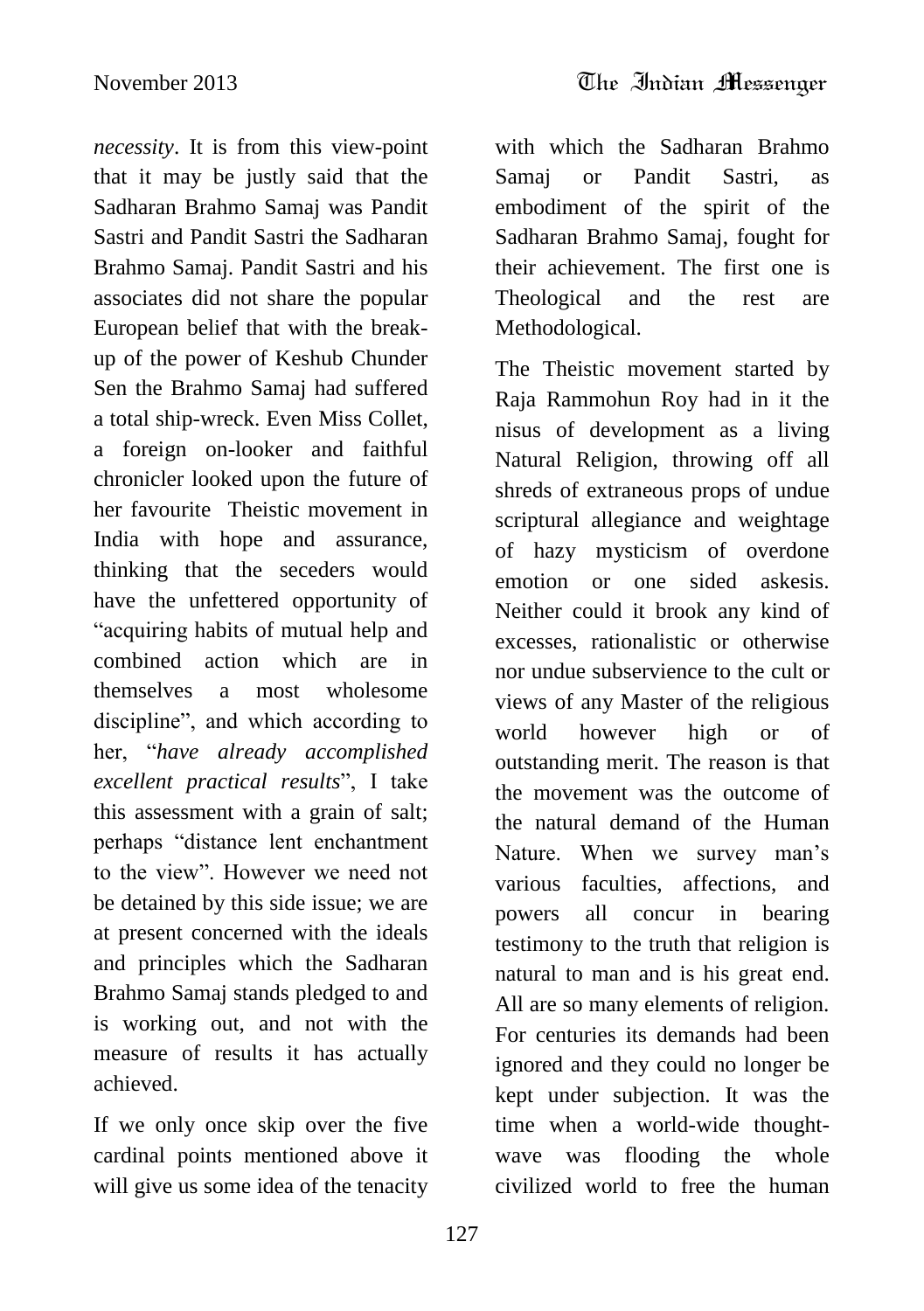mind from its age long subjection to sacerdotal authority and kingcraft, to bring home to the mind of every individual the right and duty to think for himself, especially on matters of religion. No other man however illustrious, no book, however ancient or venerable; no creed or dogma, however dominant, may be used as an authority absolutely binding upon the individual mind or conscience. It was the era of the ascendancy of the Quaker movement in England with the rousing impulse it gave to *individual conscience*; of the French Revolution in the continent of Europe with its *gospel of liberty, equality and fraternity*; Of William Ellery Channing and Theodore Parker in America, as the result of whose preaching "the most cultivated minds and the chief leaders of progress cut themselves adrift from "orthodoxy" and became Unitarians though they did not always call themselves by that name".

(To be continued …)

### **Sadharan Brahmo Samaj Library**

Sadharan Brahmo Samaj Library is offering the following services at present:

- **Free Reading Room Service** Anyone can avail the service during the Library timing.
- **Digital Imaging Services** Readers can avail this service with a requisition for the selective pages. Digital images as per requisition are processed in PDF/JPG/TIFF format and delivered on CD/DVD to the reader.
	- **Digital Imaging Print Services** Those readers who only require a print copy of selected pages may avail this service. Digital images of the selected pages are processed and printed on plain paper.
- **Audio Transcriptions** Selected pages are recorded as audio transcription and delivered to the reader on CD/DVD in MP3 format.
- **Fumigation Facility** The library has its own fumigation facility for its books and manuscripts. Any individual or organisation can also avail this facility for their books and documents.
- **Hiring for Events** Seminars or group lectures may be allowed to be hosted by other organisations.

A recurring or one time donation of your choice will make an easy and sustainable impact, and enables us to keep services for readers and to maintain this historic library.

For further information visit our website: library.thesadharanbrahmosamaj.org<br>E meil: librery chaamai@amail.com E-mail: library.sbsamaj@gmail.com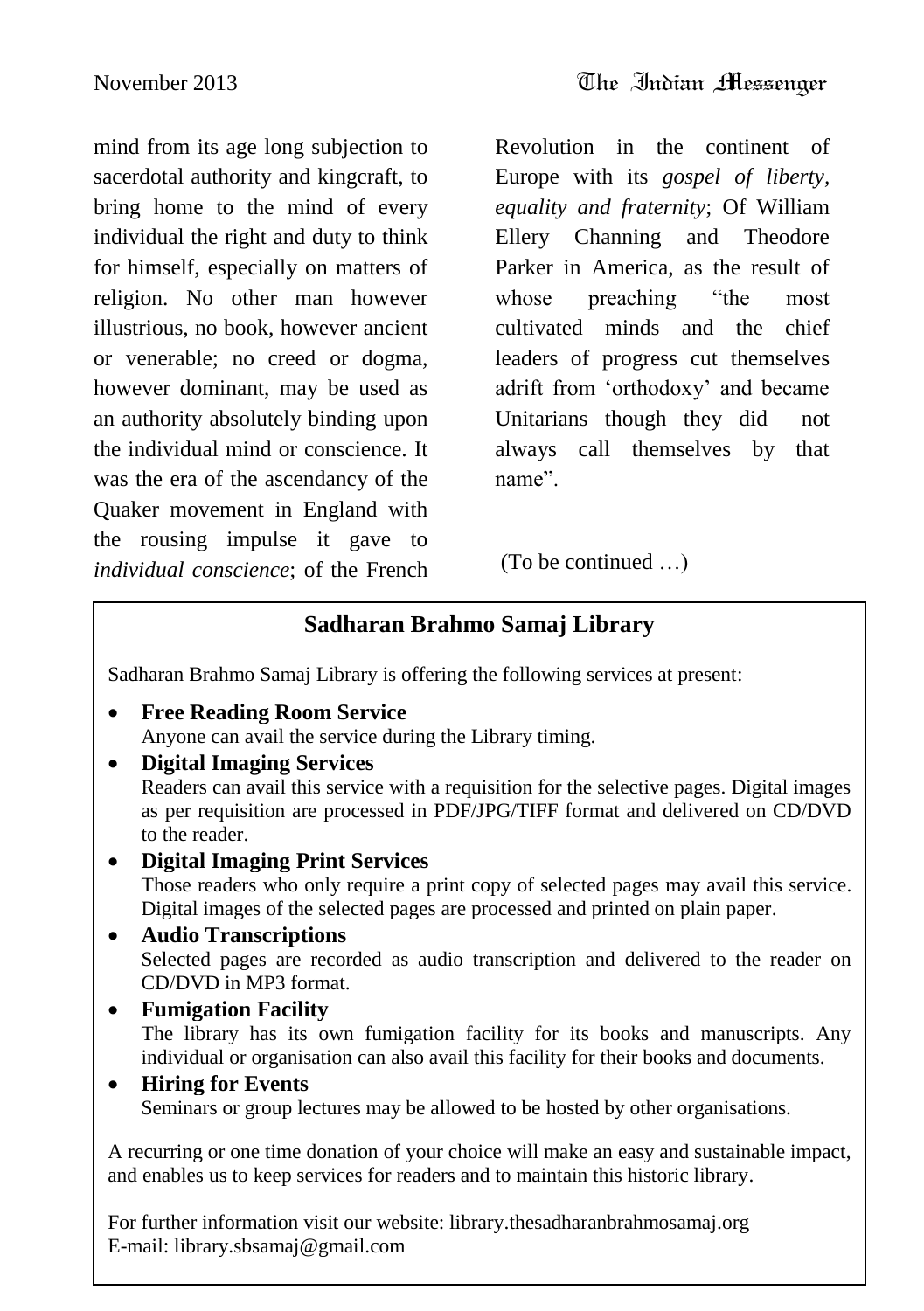# **Remembering Rammohun: A Personal Journey**

Anjali Sen

# (On A Visit to Bristol in the year 2004)

(Continued from last issue …)

Where would the Raja be buried?

This was the big question and the group of devoted friends and admirers discussed this matter. It was said that the Raja had expressed a wish that should he die in England he should not be buried in a Christian cemetery but in a secluded place surrounded by trees, Perhaps to avoid the accusation of being a Christian as his opponents said so often.

Where would they get such a place?

This was the next big question but this problem was solved by the devoted miss castle who proposed that he be buried in a beautiful place in her own garden enclosed by elm trees. This was readily agreed upon by the others.

A special service was held in Lewins Mead Chapel on 6th October. Dr Carpenter conducted the service. Long before the service began every seat was filled and every vacant space was occupied by people

standing. Never before had this church seen such a crowd nor had anyone heard a more touching service.

Then on 20thy October a grieving group of about twenty people in solemn silence accompanied the Raja"s coffin to his resting place behind the house in which he breathed his last. All were too grieved to even cry and only in the end his two servants who had accompanied him from India broke down, crying for the master they loved and lost.

"The Sun from the East went down in the West,"

wrote Dr. Estlen"s mother in her diary.

Beech House in Stapleton Grove where the Raja was laid to rest did not belong to miss Castle and so the proprietary rights of this beautiful house did not belong to them. This may in future restrict the entry of admirers wishing to pay their respect to this noble man. Such thoughts prompted his admirers in Calcutta to desire that his body be in a place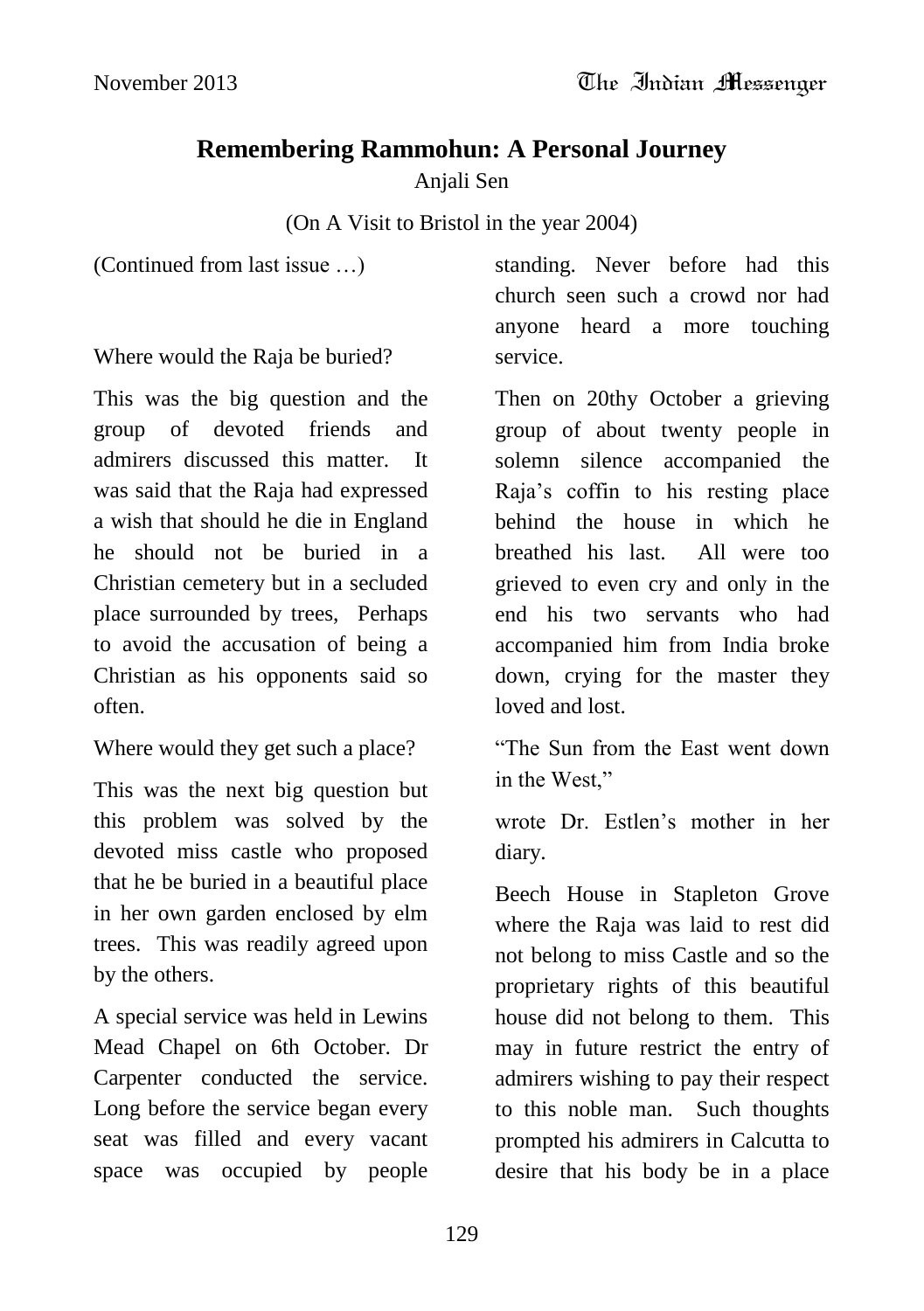with easy public access. Prince Dwarkanath Tagore was about to visit England and he was requested to do the needful. In 1842 Prince Dwarkanath visited England and he arranged for the removal of his coffin. So on 29th May, 1843 the remains were placed in Arnos Vale Cemetery. The impressive mausoleum on the grave was also created by Prince Dwarkanath Tagore.

The memorial tablet made of marble on this structure reads thus –

Beneath this stone rests the remains of Raja Rammohan Roy Bahadur of conscientious and steadfast believer in the unity of the Godhead. He consecrated his life with entire devotion to the worship of the Divine Spirit alone. To gret natural talents he united through mastery of many languages And early distinguished Himself as one of the greatest scholars of the day. His unwearied labours to promote the social moral and physical condition of the people of India. His earnest endeavours to suppress idolatry and the rites of suttee and his constant zealous advocacy of whatever tended to advance the glory of God and the welfare of man live in the grateful remembrance of his countrymen.

This tablet records the sorrow and pride with which His memory is cherished by his descendants

He was born at Radhanagore in Bengal in 1774 and died at Bristol September 27, 1833.

> When from a far We saw thy burning light Rise gloriously over India"s darkened shore In spirit we rejoiced, And then still more Rose high our admiration And delight When steadfast to pursue Thy course aright We saw thee brave Fierce persecutions power. As yet we know thee not But that blest hour Which first disclosed thee To our longing sight Awakened in us Deepest Christian love And told us thou Hadst sat at God"s feet.

Tribute by Mary Carpenter – To the Raja.

130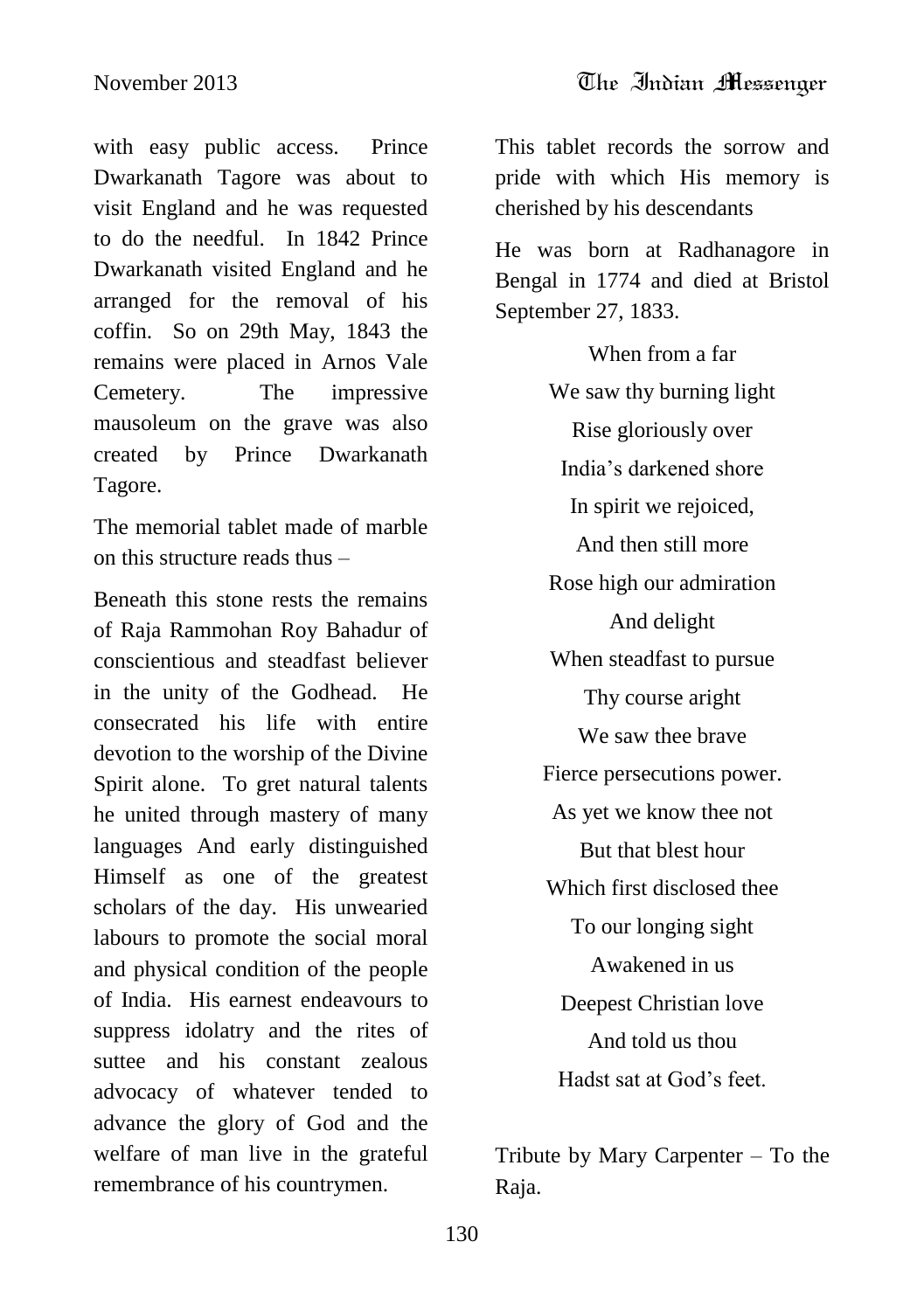#### **Mental Calculation**

#### Amitananda Chowdhury

It is really shocking to see a highly paid bank employee using calculator while working out half yearly interest on a sum of money @10% per annum whereas since our childhood we have seen the vegetable and fish vendors in the market working out retail prices mentally without mistake . All these things depend upon practice, with practice and of-course by adapting certain other means one"s capability of making big calculations mentally may be vastly increased. Some of these means are being discussed in the following chapters.

In doing mental calculation algebraic formula are very useful.

See  $(10x + 5)^2 = 100x^2 + 100x + 25$ 

 $= 100x (x + 1) +25$ 

So for working out 35<sup>2</sup> we may do 100 X 3 (3+1) + 25 = 3 X4 X 100 + 25 = 1225 Similarly  $45^2 = 100 \text{ X } 4 \text{ X } (4+1) + 25 = 2025$ 

 $55^{2} = 100 \text{ X } 5 \text{ X } (5+1) + 25 = 3025 \text{ and so on.}$ 

The formula  $a^2 - b^2 = (a + b) (a - b)$  may be very suitable used in mental calculations. Suppose , it is required to work out 33 X 37

Now,  $33 \text{ X } 37 = (35 - 2) (35 + 2) = 35^2 - 4$ 

We may get 35<sup>2</sup> = 1225 in previous manner and hence 33 x 37 = 1225 - 4 = 1221

The formula  $a^2 - b^2 = (a + b) (a - b)$  may have many other uses in mental calculations.

For instance,  $87 \times 53 = (70 + 17) (70 - 17)$ 

$$
=70^2-17^2=4900-289
$$

$$
=4611
$$

For product of two numbers each of three digits this formula can be used, for example,

863 x 837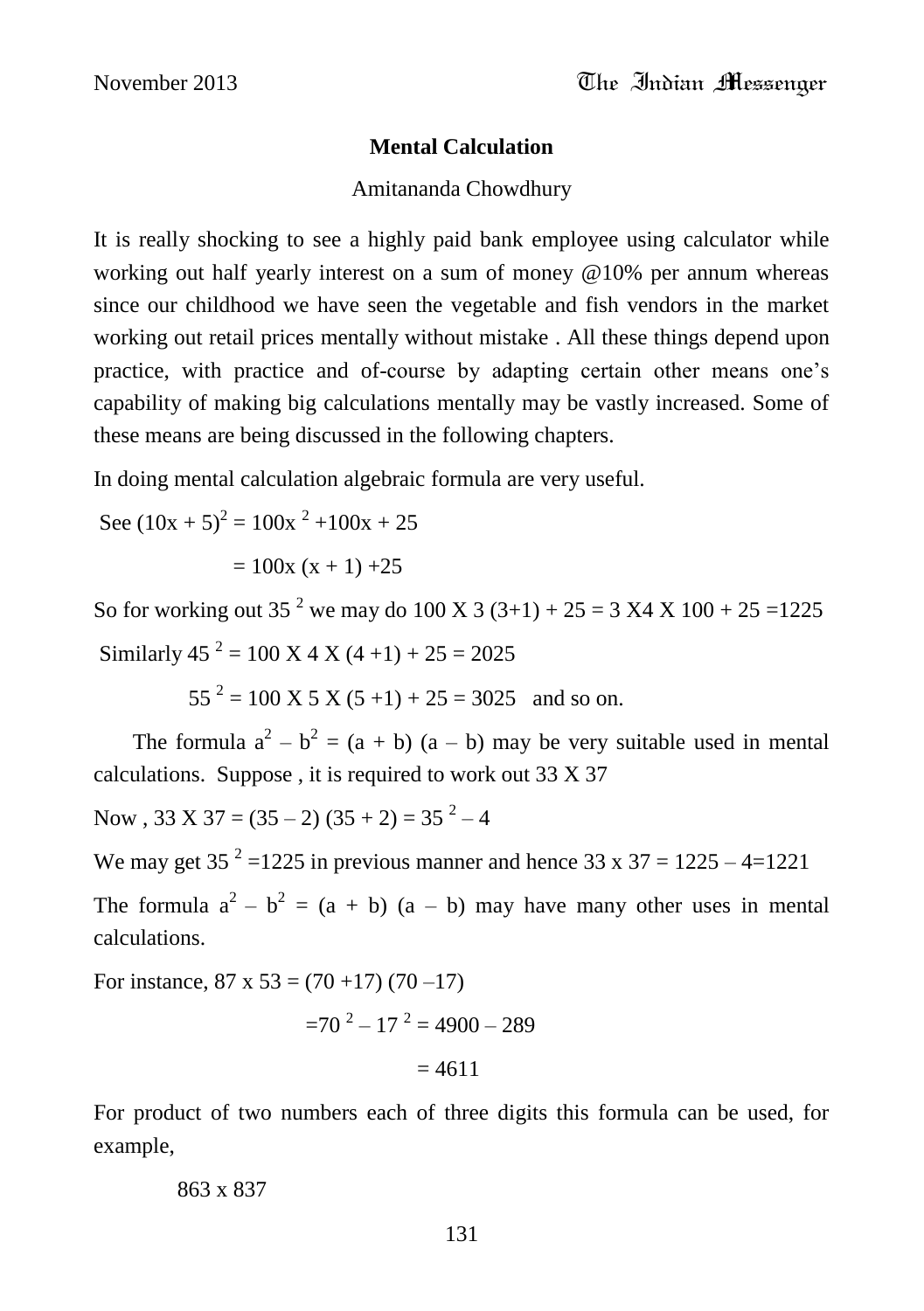$= (850 + 13) (850 - 13)$  $= 850^2 - 13^2$  $= 722500 - 169$  $= 722331$ 

How to mentally work out  $999^2$ ?

The problem becomes simple by applying the formula ( $a - b$ ) =  $a^2 + b^2 - 2ab$ Thus  $999^2 = (1000 - 1)^2$  $= 1000^2 + 1 = 2x 1000$ 

$$
= 1000 + 1 - 2x 1000
$$

$$
= 1000000 + 1 - 2x 1000
$$

$$
= 98001
$$

The formulae,

 $(x - a) (x - b) = x<sup>2</sup> - (a + b)x + ab$ and  $(x + a)(x + b) = x<sup>2</sup> + (a + b)x + ab$ 

find use in working out various products.

Thus,  $97 \times 98 = (100 - 3) (100 - 2)$  $= 100^2 - 500 + 6$  $= 9506$ Similarly,  $87 \times 94 = (100 - 13) (100 - 6)$  $= 100^2 - 1900 + 78$  $= 8178$ 

Likewise,  $117 \times 106 = 100^2 + (17 + 6) 100 + 102$ 

$$
= 12402
$$

I now come to working out products of two multi-digital numbers in one line. Let us take 8 x 63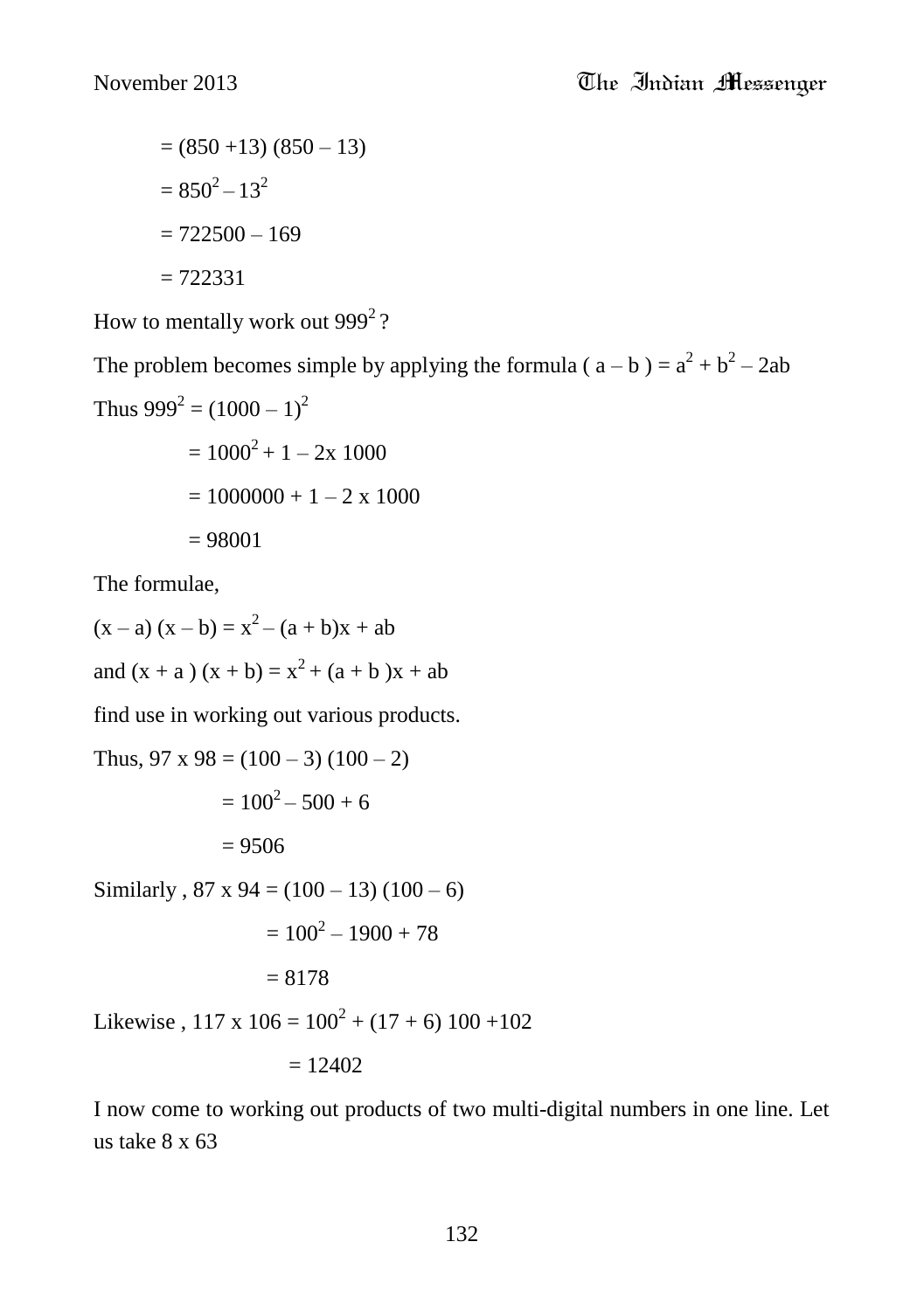First multiply 7 by 3 which works out to 21. Place 1 as the digit in extreme right of the final product and take 2 to the next step. Then add the carried over 2 to the sum of the products of  $(8 \times 3)$  and  $(7 \times 6)$ , i.e. multiply cross-wise and add. The sum of the products and carried over number 2 works out to 68 and hence place 8 at the left of 1 in the final product. Then multiply 8 by 6 and add the carried over number 6 to the product. The same works out to 54. So the final product is 5481. In order to detain the product of two numbers of three digits, say 876 x 743 first multiply 6 by 3 and place 8 at extreme right of the final product, then 7 of the first number multiplied by 3 of the second number added to the product of 6 of the first number and 4 of the second number and number carried forward and the extreme right digit placed next to 8, then add together products of 8 of the first number , 3 of the second number , 6 of the first number and 7 of the second number, 7 of the first number and 4 of the second number and the carried over number ( in case 4 ). Place the extreme right digit in the final product and add together products of 8 of the first number and 4 of the second number, 7 0f the first number and 7 of the second number with the number carried forward ( 9 in this case ). Placing the appropriate digit in the final product ( 0 in this case) carry over the other digit ( or the number if two digital, for example after dropping a single digit in the final result two digits may also be carried over). Then add the same to the product of 8 of the first number and 7 of the second number to get final product 650868. In this way a six digital number may be multiplied by another six digit number within  $1<sup>1</sup>/2$  minutes and an eight digital number by another eight digit number within three minutes in one line. With utmost concentration I have often worked out the product of two three digital numbers absolutely mentally within  $1\frac{1}{2}$  minutes. It is learnt that this methods were in practice in Vedic Mathematics.

Let us now come to the last but a very important method i.e. working out the day for a particular date of a particular year. For this a reference date is necessary. It is known to me that  $1<sup>st</sup>$  January, 1947 was Sunday. Now if I have to work out the day for  $23<sup>rd</sup>$  January, 1897 then I shall have to go back 70 years and for the intervening leap years 16 is to be added to 70 which works out to 86. Now, if we divide 86 by 7 , i.e. the number of days in a week , remainder will be (-2). Then index for every month is to be worked out ( not necessary for 23.1.1897 as the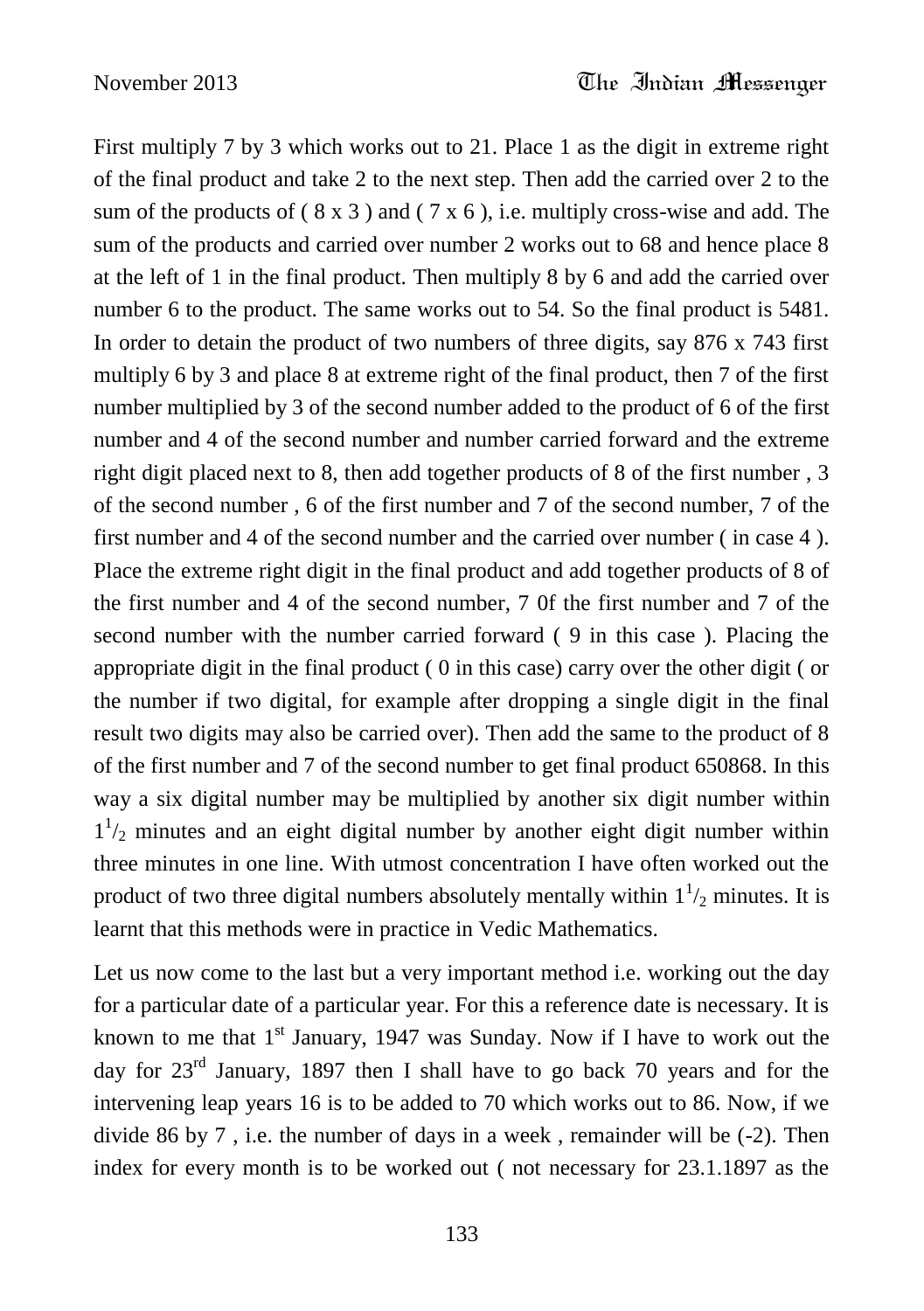date is in the month of January index for which is 0). There are 31 days in January which when divided by 7 leaves a remainder of 3. In the same way indices for other months are worked out and hence the indices for the twelve months of the year (not a leap year) from January to December are 0,3,3,6,1,4,6,2,5,0,3,5.It may be noted that all the above indices are less than 7 as for 7,8 and 9 the remainder after dividing by 7 may be taken for convenience. To the year index is added the month index and date. Then dividing the entire sum by 7 if the remainder is 1, then the day is Sunday (as the base date 1.1.1967 is Sunday), 2 for Monday and so on; 6 for Friday and 0 for Saturday. Now, for 23.1.1897 we have to do:  $(-2)+0+23=21$  which divided by 7 leaves 0 remainder. Hence 23.1.1897 was Saturday. Now, in order to work out the day for  $11<sup>th</sup>$  June, 1977 we shall have to go ahead of the base date and hence the year index will be the remainder of  $(+10+3)/7$  or  $(+6)$ .(1977-1967=10 and there are 3 intervening leap years). Adding the month index 4 and also the date 11 to it works out to 21 which divided by 7 leaves 0 as remainder. Hence 11.6.1997 is also Saturday. If the day is in a leap year, then due consideration has to be made for the same. Let us consider 26.3.2012. Here the year index will be the remainder of  $(+45+12)/7$  or 1. Adding the month index and date to this works out to 30 which divided by 7 leaves a remainder of 2. Hence the day is Monday. But for 15.1.2012 as the date is before  $29<sup>th</sup>$  February, one leap year less has to be considered. Hence the year index becomes 0 which added to the month index 0 and the date 15 gives 15 which divided by 7 leaves remainder 1 and hence the day is Sunday.

I have narrated the different methods of mental calculation evolved by myself out of curiosity and interest. However, some other people may have evolved these methods and it is mentioned earlier that some of the methods were in practice in Vedic mathematics. People with more developed brain may have evolved other methods too for making mental calculation easier and it is often being reported that mathematicians are trying to work out various mathematical problems which remain unsolved for centuries. Some claim success but afterwards a lot of controversies arise. My presentation is equivalent to only a drop of water in the sea.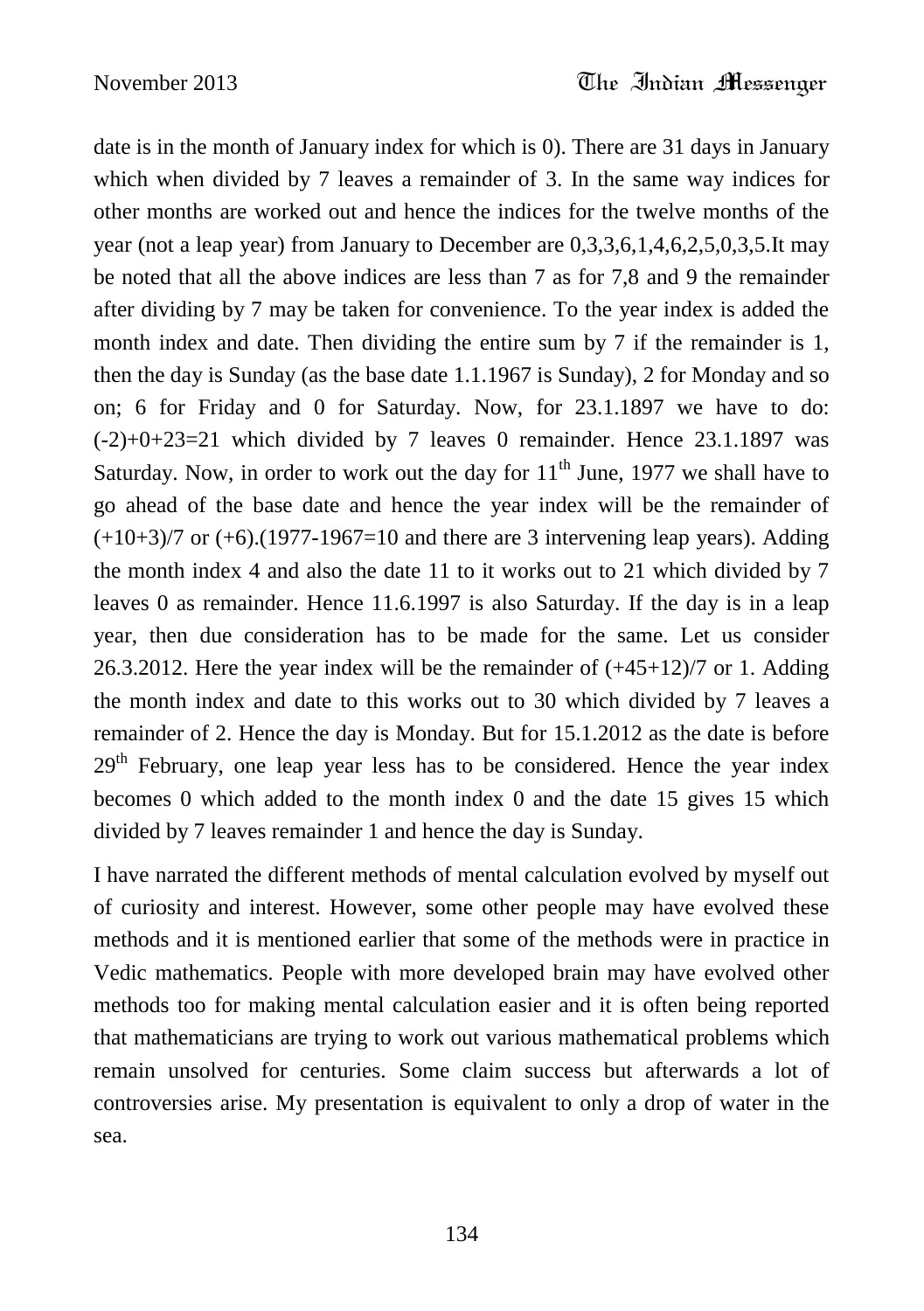### **184th Maghotsava 1420 (2014) Programme at Sadharan Brahmo Samaj**

**17th January, 2014 6:00PM** *Kirtan* - Raj Kumar Barman **6:30PM** *Udbodhan of Maghotsava* Service: Madhushree Ghosh Hymns: Koushik De

**18th January, 2012 6:30 PM** *Opening of Exhibition on P. C. Mahalanabis followed by Lecture Meeting*

**19th January, 2014** *Joint Yuva Utsav* with Brahmo Sammilan Samaj & Bharatvarshiya Brahma Mandir **Location : Sadharan Brahmo Samaj 9:00 AM** Baitalik **10:00 AM** Divine Service Service: Arghya Brahmachari Hymns: Brahmo Youths Conductor: Koushik De **Discussion - Superstition and Rationalism 6:30 PM** *Divine Service* Service: Rajkumar Barman Hymns: Brahmo Yuva Samity

**6:30 PM** *Special Service at Puddopukur Brahmo Samaj* Remembering Maharshi

**20th January, 2014 3:30 PM** *Inauguration of Brahmo Samaj Mahila Bhavan Crafts Fair* **6:30 PM** Musical Programme remembering Maharshi Prayer: Jayashree Bhattacharya Songs: Sanchari

**21st January, 2014 6:30 PM** *Lecture Meeting on Brajendranath Seal* Prayer: Rajkumar Barman President: Ashish Kumar Pyne Speaker: Tapan Ghosh

**22nd January, 2014 6:30 PM** *Songs by Senior members of the congregation* Prayer: Aniruddha Rakshit Songs: Subir Paul / Supriya Roychowdhury / Smita Sengupta / Manisha Pyne

# **23rd January, 2014 Mahila Utsav (Women's gathering)**

**9:30 AM** *Baitalik* **10:00 AM** *Divine Service* Service: Kalyanmoyee Chatterjee Hymns: Manisha Pyne / Supriya Chakrabarty **6:30 PM** *Special Musical Programme* Service: Sutapa Roychowdhury Hymns: Suranjan Roy

**24th January, 2014 4:00 PM** *Service – Brahmo Girls School* **6:30 PM** *Utsav of Calcutta Congregation* Kirtan: Rajkumar Barman Service: Debasish Sen Hymns: Arindam Mukherjee & Nibedita Bose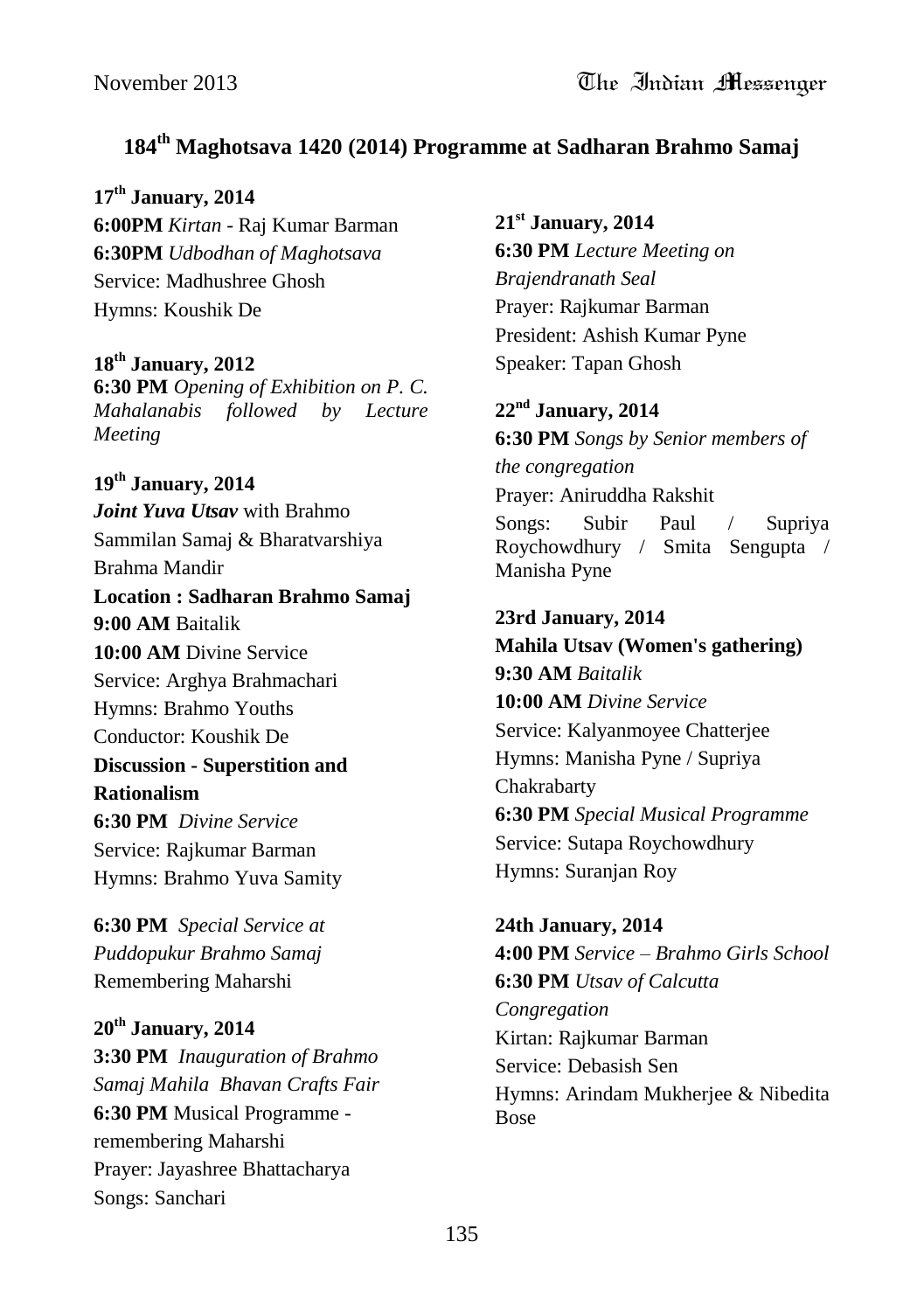**25th January, 2012 -** *Brahma Mandir Foundation Day* **8:00 AM** Kirtan - Raj Kumar Barman **8:30 AM** Baitalik Service: Tapobrata Brahmachari Hymns: Conducted by Samir Das **6:30 PM** *Divine Service* Service: Ashish Kumar Pyne Hymns: Rajkumar Barman

**5:30 PM** *Combined Divine Service at* **Maharshi Bhavan** Udbodhan: Amit Das - Sadharan

Brahmo Samaj Aradhana: Sunanda Roychowdhury - Brahmo Sammilan Samaj Nivedan: Sourabh De - Bharatvarshiya Brahma Mandir Hymns: Baitanik

**26th January, 2012 10:30AM** *Utsav at Sadhanashram* Service: Arupayan Chatterjee Hymns: Members of Mahila Bhavan **12:30 PM** *Balak Balika Sammelan (Children's gathering)* **3:30 PM** Distribution of Prizes President: **5:30 PM** *Programme by Montessori students Brahmo Balika Shikshalaya* **6:30 PM** Prorgamme by Children Conductor: Samita Das

**27th January, 2014 6:30PM** *Annual General Meeting of Sadharan Brahmo Samaj*

#### **28th January, 2012**

**6:30PM** *Santivachan - Conclusion* Service: Sanjib Mookerji Hymns: Brahmasangeet Sikshakendra

#### **An Appeal**

The Sadharan Brahmo Samaj mandir is situated in an area of the city which is notorious for waterlogging. In the 135 years of its life the structure of the Mandir had to fight against this yearly hazard, suffering damages to its foundation and flooring. As most members visit the Mandir in January the damage to the plinth and the flooring escapes their notice.

It is urgently necessary to relay the flooring and strengthen the structure of the Mandir building. The estimate made by an engineer for the necessary work has come to 6 Lakhs.

We appeal to all Brahmo friends and well wishers to contribute liberally so that this necessary work may be taken up as early as possible.

| Samita Das | Kum Kum Banerjee      | Samir Das |
|------------|-----------------------|-----------|
| Secretary  | President             | Treasurer |
|            | Sadharan Brahmo Samaj |           |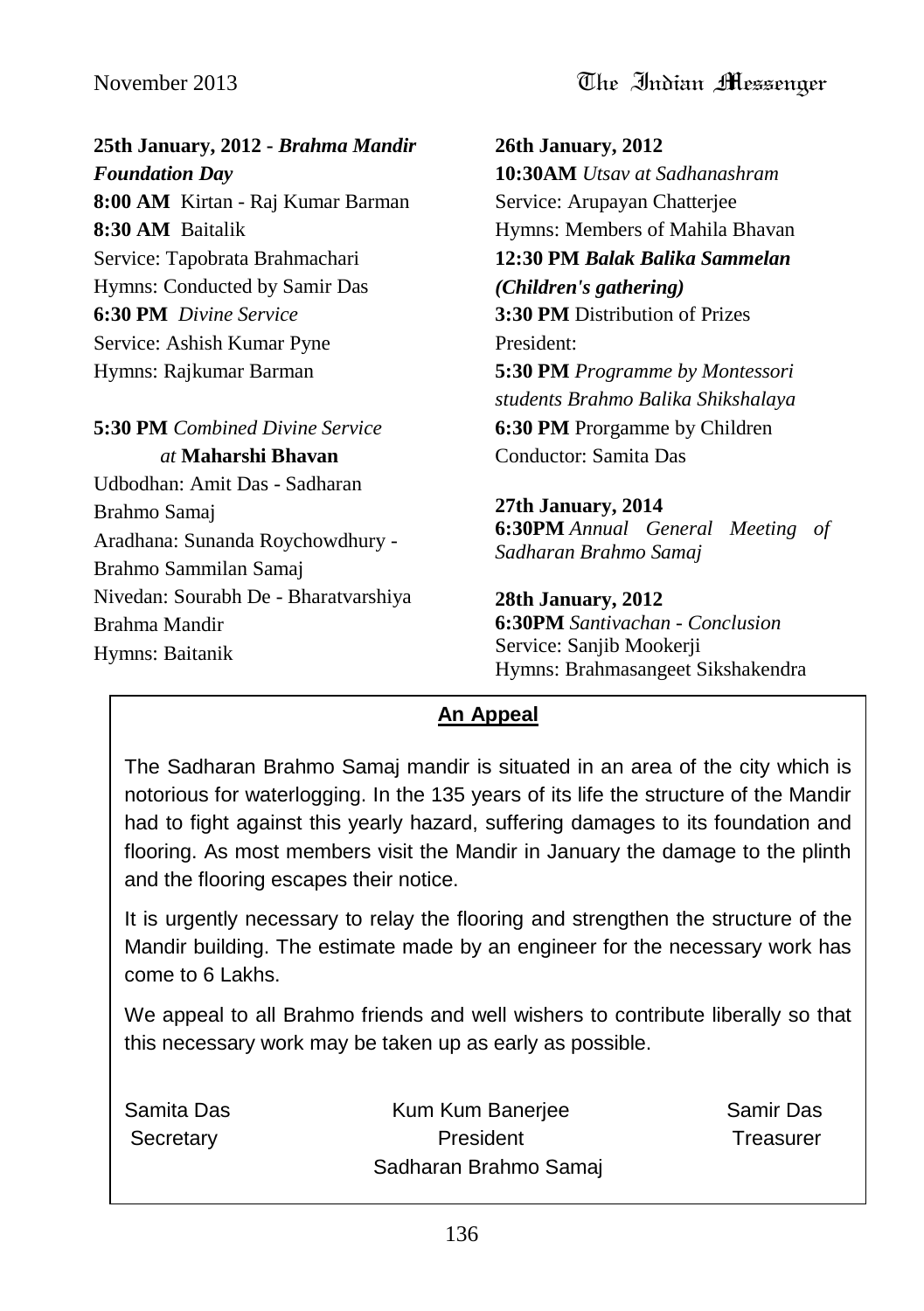# **NOTICE**

# **SADHARAN BRAHMO SAMAJ**

#### **Annual General Meeting to be held on 27/01/2014 Monday at 6 P.M. Venue: Sadharan Brahmo Samaj Prayer Hall**

#### **AGENDA**

- 1. President"s speech under Rule 14.
- 2. Annual Report of the Sadharan Brahmo Samaj for 2012-2013
- 3. Audited Accounts of the Sadharan Brahmo Samaj for 2012-2013 (March, 2013)
- 4. Declaration of the results of the Election of the office bearers of the Sadharan Brahmo Samaj for 2013-2014
- 5. Declaration of the results of the Election of the members of the General Committee of Sadharan Brahmo Samaj for 2013-2014 (Kolkata & Mofussil)
- 6. Greetings
- 7. Appointment of Auditor for 2013-2014
- 8. Miscellaneous.

Members of the Sadharan Brahmo Samaj are requested to attend.

Date: 20.09.2013 Samita Das 211, Bidhan Sarani, Secretary

Kolkata - 700006 Sadharan Brahmo Samaj

### **Notice**

#### *Election of the General Committee and Office Bearers of Sadharan Brahmo Samaj for 2013-2014*

Voting papers for the election of members of the General Committee and the Office Bearers for 2013-2014 will be sent to all members entitled to exercise the rights of membership by 20/12/2013. Any member who does not receive the voting paper may apply for a duplicate one.

211, Bidhan Sarani, Santani, Secretary Secretary Secretary

Date: 20.11.2013 Samita Das Kolkata - 700006 Sadharan Brahmo Samai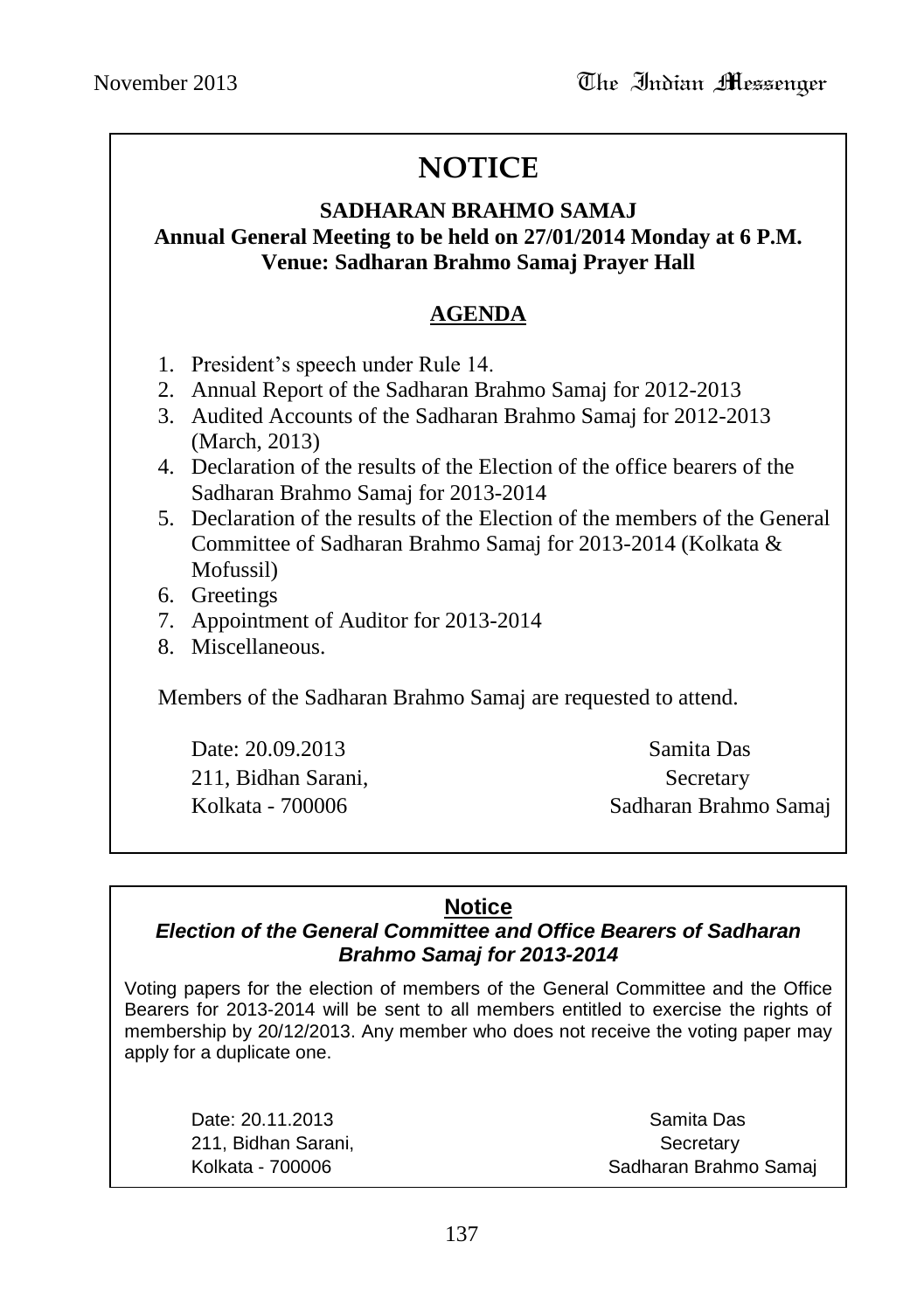#### **Acknowledgement For the month of October 2013**

#### **Donation**

| DN/GL<br>No. | <b>Donor's Name</b>                     | <b>Occasion</b>                                                                | <b>Purpose</b>                        | <b>Amount</b><br>(Rs.) |
|--------------|-----------------------------------------|--------------------------------------------------------------------------------|---------------------------------------|------------------------|
| $DN/a-755$   | Sm. Bina Das                            |                                                                                | Mahila Bhavan<br>Fund                 | $200/-$                |
| $DN/a-756$   | Sm. Anjali Sen                          | In loving memory<br>of paternal grand<br>uncle Late Saral<br><b>Kumar Bose</b> | Mahila Bhavan<br>Fund<br>Library Fund | $1,000/-$<br>$1,000/-$ |
| $DN/a-757$   | Sm. Sitangshu<br>Mukherjee              | On the occasion of<br>Sraddhanusthan of<br>Late Sobhana<br>Mukhopadhyay        | Library Fund                          | 2,500/                 |
| GL-1069      | Sm. Chitra Roy                          | Repair of flooring<br>of Samaj Mandir                                          | <b>Building Repair</b><br>Fund        | 2,000/                 |
| GL-1071      | Sahitya Bharati<br>Publications (P) Ltd |                                                                                | General Fund                          | $25,000/-$             |

#### **Trust Fund (Addition)**

| <b>T.F. No.</b> | <b>Donor's Name</b> | Name of T.F.              | <b>Purpose</b>       | <b>Amount</b><br>(Rs.) |
|-----------------|---------------------|---------------------------|----------------------|------------------------|
| TF-768          | Sri Biswajit Roy    | <b>Biswajit Roy</b><br>TF | D.O/A.C              | $400/-$                |
| TF-769          | Sm Anjali Sen       | Prasanta<br>Himani TF     | Balya Bhavan<br>Fund | $1,000/-$              |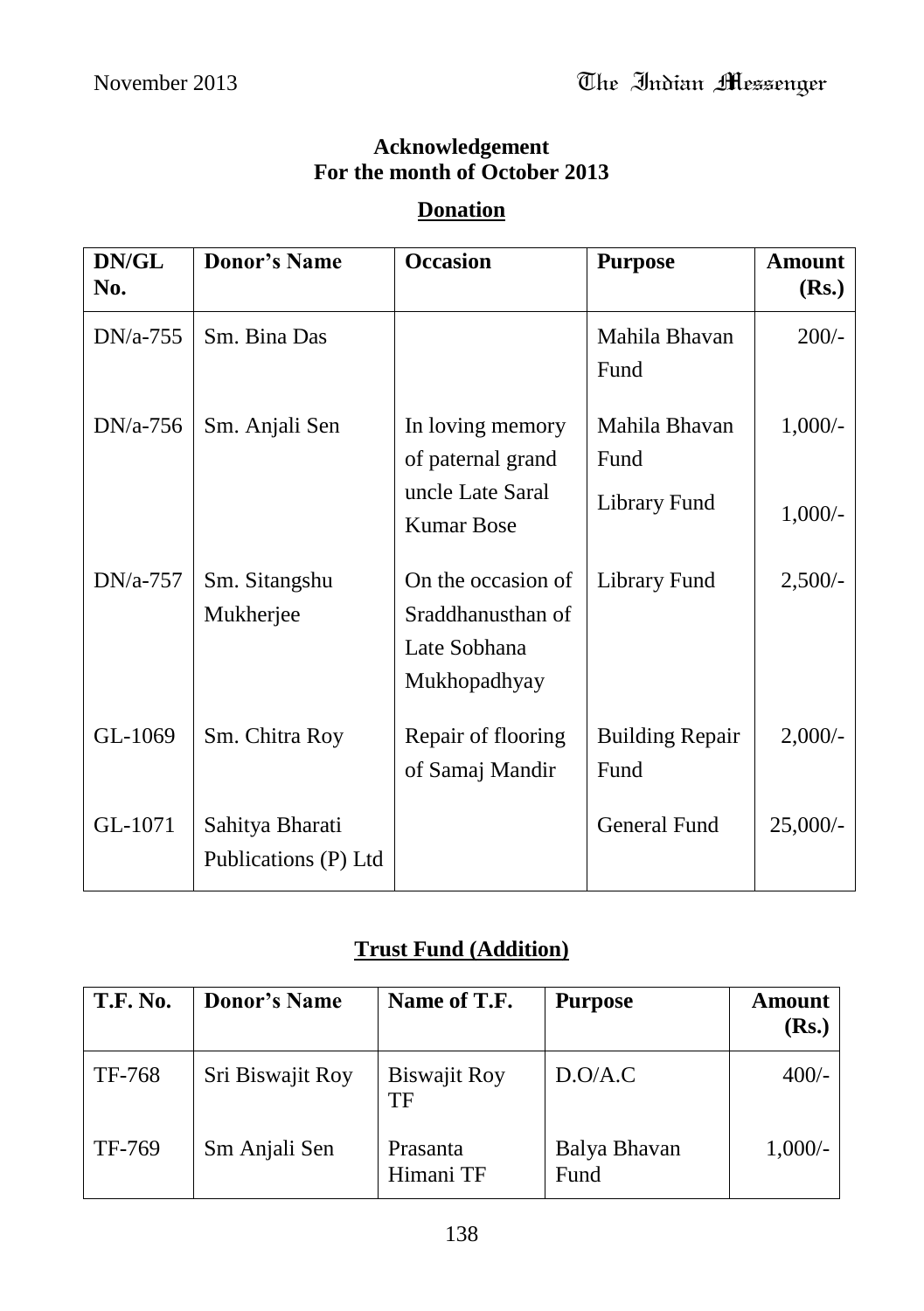#### **SUBSCRIPTION FORM**

I/We wish to subscribe "The Indian Messenger" and agree to abide by your rules and regulations.

Name of the subscriber: **Type of membership :** Individual ( ) / Institutional ( ) **Subscription period :** One Year ( ) / Two Years ( ) **Type of Media** : Print Copy ( ) / Digital Copy ( ) **Name of organization(For Institution):\_\_\_\_\_\_\_\_\_\_\_\_\_\_\_\_\_\_\_\_\_\_\_\_\_\_\_\_\_\_\_\_\_\_\_ Address: \_\_\_\_\_\_\_\_\_\_\_\_\_\_\_\_\_\_\_\_\_\_\_\_\_\_\_\_\_\_\_\_\_\_\_\_\_\_\_\_\_\_\_\_\_\_\_\_\_\_\_\_\_\_\_\_\_\_ \_\_\_\_\_\_\_\_\_\_\_\_\_\_\_\_\_\_\_\_\_\_\_\_\_\_\_\_\_\_\_\_\_\_\_\_\_\_\_\_\_\_\_\_\_\_\_\_\_\_\_\_\_\_\_\_\_\_\_\_\_\_\_\_\_\_\_ Pin Code:\_\_\_\_\_\_\_\_\_\_\_\_\_\_\_District:\_\_\_\_\_\_\_\_\_\_\_\_\_\_\_\_\_\_\_\_\_\_\_\_\_\_\_\_\_\_\_\_\_\_\_\_\_ State:\_\_\_\_\_\_\_\_\_\_\_\_\_\_\_\_\_\_\_\_\_\_\_\_\_\_Country:\_\_\_\_\_\_\_\_\_\_\_\_\_\_\_\_\_\_\_\_\_\_\_\_\_\_\_\_ Email:\_\_\_\_\_\_\_\_\_\_\_\_\_\_\_\_\_\_\_\_\_\_\_\_\_\_\_\_Mobile/Phone:\_\_\_\_\_\_\_\_\_\_\_\_\_\_\_\_\_\_\_\_\_ Amount: (in figures)\_\_\_\_\_\_\_\_\_\_(in words)\_\_\_\_\_\_\_\_\_\_\_\_\_\_\_\_\_\_\_\_\_\_\_\_\_\_\_\_\_\_\_ DD/Cheque No.\_\_\_\_\_\_\_\_\_\_\_\_\_\_\_\_\_\_\_Date:\_\_\_\_\_\_\_\_\_\_\_\_\_\_\_\_\_ Bank Name: DD/Cheque in favor of "Sadharan Brahmo Samaj" Payable at Kolkata**

| Signature:          | Date: | Seal |
|---------------------|-------|------|
| (For Institutions): |       |      |

**-------------------------------------------------** Cut Here **-------------------------------------------------**

| <b>Membership</b> | One year (12 issues) |                     | Two years (24 issues) |                     |
|-------------------|----------------------|---------------------|-----------------------|---------------------|
|                   | <b>Print Copy</b>    | <b>Digital Copy</b> | <b>Print Copy</b>     | <b>Digital Copy</b> |
| Individual        | Rs 200/-             | Rs. 100/-           | Rs 360/-              | Rs. 180/-           |
|                   | & 10 US\$            | & 5 US\$            | & 20 US\$             | & 8 US\$            |
| Institutional     | Rs 240/-             | Rs. 100/-           | Rs 440/-              | Rs. 180/-           |
|                   | & 10 US\$            | & 5 US\$            | & 20 US\$             | & 8 US\$            |

**Kindly correspond to** The Editor, The Indian Messenger Sadharan Brahmo Samaj 211, Bidhan Sarani, Kolkata – 700006, India **Telephone:** (+91) (33) 22412280 **Email:** brahmosamaj.sadharan@gmail.com **Website:** www.thesadharanbrahmosamaj.org

For Institutional Subscribers 2 copies will be send to the same address.<br>Dirital conics will be sent to the saciitational small ID in DDE format. Please Note the above Subscriptions include the postal charges. Digital copies will be sent to the registered email ID in PDF format.